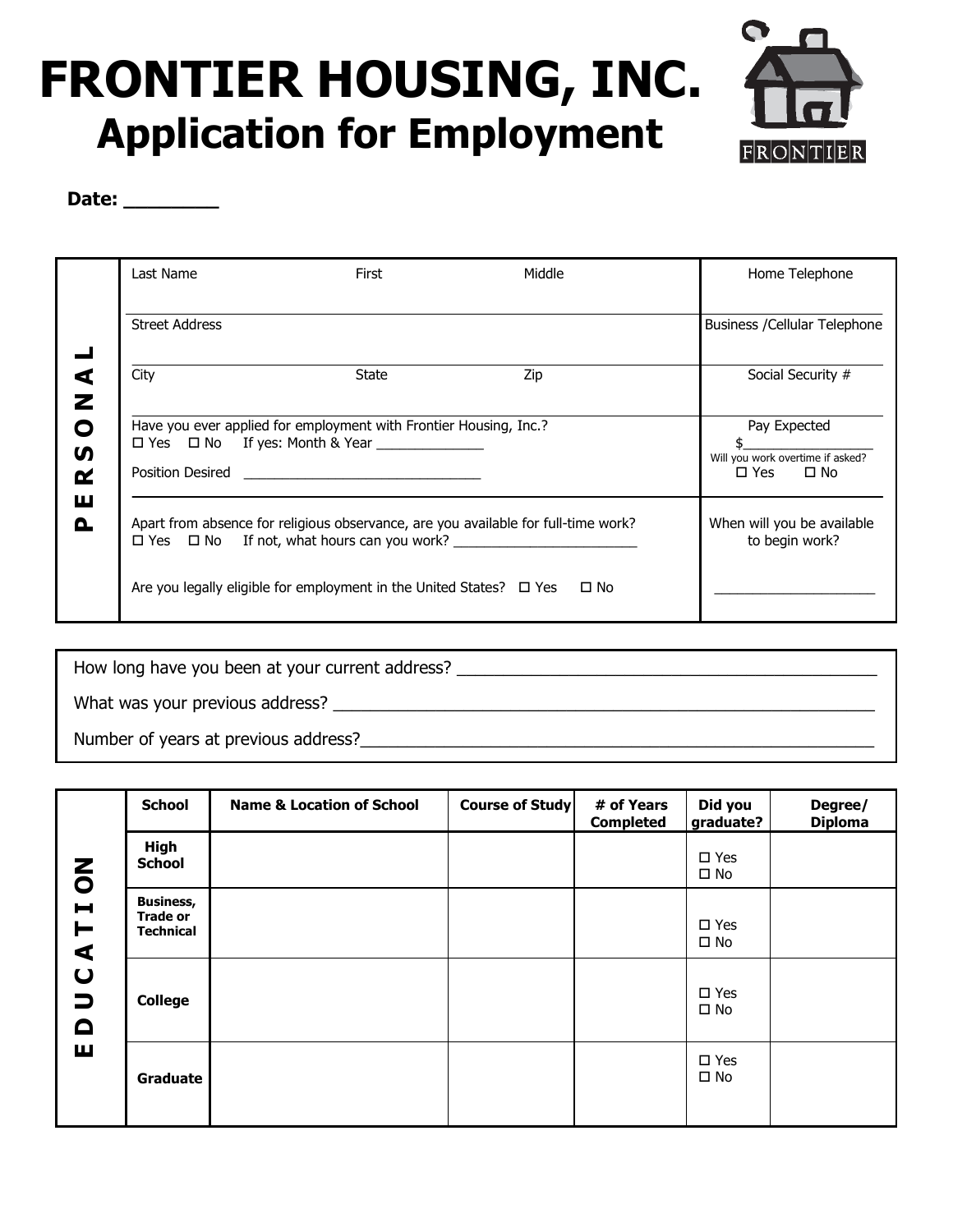| EMPLOYMENT              | Please give accurate, complete full-time & part-time employment records. Start<br>with your present or most recent employer. Frontier Housing, Inc. may contact<br>the employers listed below unless you indicate those you do not want us to |                  |                                                    |  |
|-------------------------|-----------------------------------------------------------------------------------------------------------------------------------------------------------------------------------------------------------------------------------------------|------------------|----------------------------------------------------|--|
| 1                       | <b>COMPANY NAME</b>                                                                                                                                                                                                                           | <b>JOB TITLE</b> | <b>TELEPHONE</b>                                   |  |
|                         | <b>ADDRESS</b>                                                                                                                                                                                                                                |                  | EMPLOYED (MONTH & YEAR)<br>FROM:<br>TO:            |  |
|                         | NAME OF SUPERVISOR                                                                                                                                                                                                                            |                  | <b>WEEKLY PAY</b><br><b>START</b><br><b>END</b>    |  |
|                         | JOB DESCRIPTION                                                                                                                                                                                                                               |                  | <b>REASON FOR LEAVING</b>                          |  |
| $\overline{\mathbf{2}}$ | <b>COMPANY NAME</b>                                                                                                                                                                                                                           | <b>JOB TITLE</b> | <b>TELEPHONE</b>                                   |  |
|                         | <b>ADDRESS</b>                                                                                                                                                                                                                                |                  | EMPLOYED (MONTH & YEAR)<br>FROM:<br>TO:            |  |
|                         | NAME OF SUPERVISOR                                                                                                                                                                                                                            |                  | <b>WEEKLY PAY</b><br><b>START</b><br><b>END</b>    |  |
|                         | JOB DESCRIPTION                                                                                                                                                                                                                               |                  | <b>REASON FOR LEAVING</b>                          |  |
| 3                       | <b>COMPANY NAME</b>                                                                                                                                                                                                                           | <b>JOB TITLE</b> | <b>TELEPHONE</b>                                   |  |
|                         | <b>ADDRESS</b>                                                                                                                                                                                                                                |                  | <b>EMPLOYED (MONTH &amp; YEAR)</b><br>FROM:<br>TO: |  |
|                         | NAME OF SUPERVISOR                                                                                                                                                                                                                            |                  | <b>WEEKLY PAY</b><br><b>START</b><br><b>END</b>    |  |
|                         | <b>JOB DESCRIPTION</b>                                                                                                                                                                                                                        |                  | <b>REASON FOR LEAVING</b>                          |  |
| 4                       | <b>COMPANY NAME</b>                                                                                                                                                                                                                           | <b>JOB TITLE</b> | <b>TELEPHONE</b>                                   |  |
|                         | <b>ADDRESS</b>                                                                                                                                                                                                                                |                  | EMPLOYED (MONTH & YEAR)<br>FROM:<br>TO:            |  |
|                         | NAME OF SUPERVISOR                                                                                                                                                                                                                            |                  | <b>WEEKLY PAY</b><br><b>START</b><br><b>END</b>    |  |
|                         | <b>JOB DESCRIPTION</b>                                                                                                                                                                                                                        |                  | <b>REASON FOR LEAVING</b>                          |  |